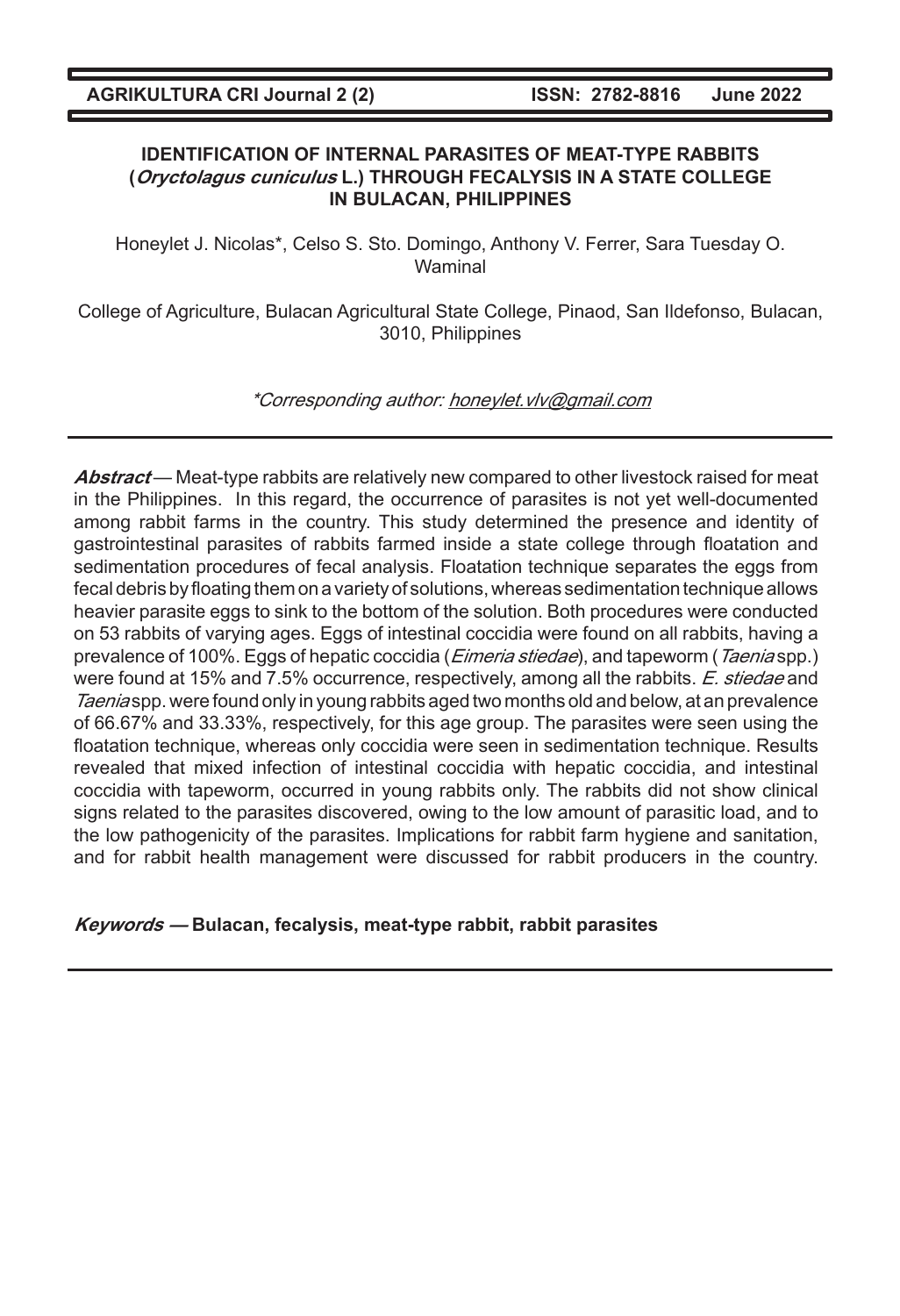## **INTRODUCTION**

A parasite is a smaller organism that lives on or in, and at the expense of a larger organism called the host (Bowman, 2009). Meat-type rabbits are relatively new compared to other livestock raised for meat in the Philippines. In this regard, the occurrence of parasites is not yet well-documented among rabbit farms in the country. For internal parasites, parasitic worms and protozoa are the two major classifications. Parasitic worms (helminths) are either roundworms (nematodes), tapeworms (cestodes), or flukes (trematodes). On the other hand, protozoa, such as coccidian, are microscopic unicellular organisms with specialized organelles (Gosling, 2005).

In order to detect the presence of parasites, the procedure for live animals is fecal sample analysis or simply fecalysis. Fecalysis can be done through various processes. Kaufman (1996) enumerated the techniques and specific procedures in the diagnosis of parasitic infections of domestic animals, including floatation and sedimentation methods.

Among the parasites that can be detected from fecalysis are coccidia, which are protozoa that invade either the mucosa of the intestine, colon, cecum, or the epithelium of various ducts (Harcourt-Brown, 2002). Fourteen species have been described in the domestic rabbit, only one of these inhabit bile ducts (*Eimeria stiedae*) and causes hepatic coccidiosis, while the rest are found in the small and large intestines (Harcourt-Brown, 2002). Among the intestinal coccidia, the most common are E. magna, E. perferans, and E. media, which seldom cause significant disease but are readily seen in fecal samples, while E.  $intestinalis$  and  $F$  *flavescens* seldom occur but are pathogenic (McNitt et al, 2013).

Speight (2019) reported that some of the most common internal parasites in rabbits. These are tapeworms (Taenia

serialis, T. pisiformis), and coccidian protozoa (E. stiedae, other Eimeria spp.) Cousquer (2008), on the other hand, asserts that the only roundworm to occur in domestic rabbits is the oxyurid worm Passalurus ambiguous, which is sometimes referred to as a "pinworm". Aside from Eimeria spp., Cosquer (2008) also adds that rabbits can have Toxoplasma gondii and Ecephalitozoon cuniculi.

This study determined the presence of these mentioned parasites from the Rabbit Production Project of Bulacan Agricultural State College (BASC), San Ildefonso, Bulacan, Philippines. Results of this study were used as additional data for IEC materials on rabbit pest and disease management.

The general objective of this study is to determine the occurrence of internal parasites in rabbits at BASC, San Ildefonso, Bulacan, Philippines. Specifically, it aimed: a. To detect the presence of infection involving gastro-intestinal parasites in rabbits through flotation and sedimentation techniques of fecalysis; and, b. To identify the internal parasites detected through microscopic examination of the eggs detected in the samples.

## **MATERIALS AND METHODS**

## **Research Design**

This research was a non-experimental observational study, using the crosssectional or prevalence study design. According to Pfeiffer (2009), this type of study is used to obtain baseline information about a population, taking a random sample of animals from a population at one point in time, or at one point in the life of each animal. Each animal is examined for the presence of disease and their status with regard to risk factors.

#### **Experimental Animals**

The studied rabbits were of New Zealand White breed, and were housed in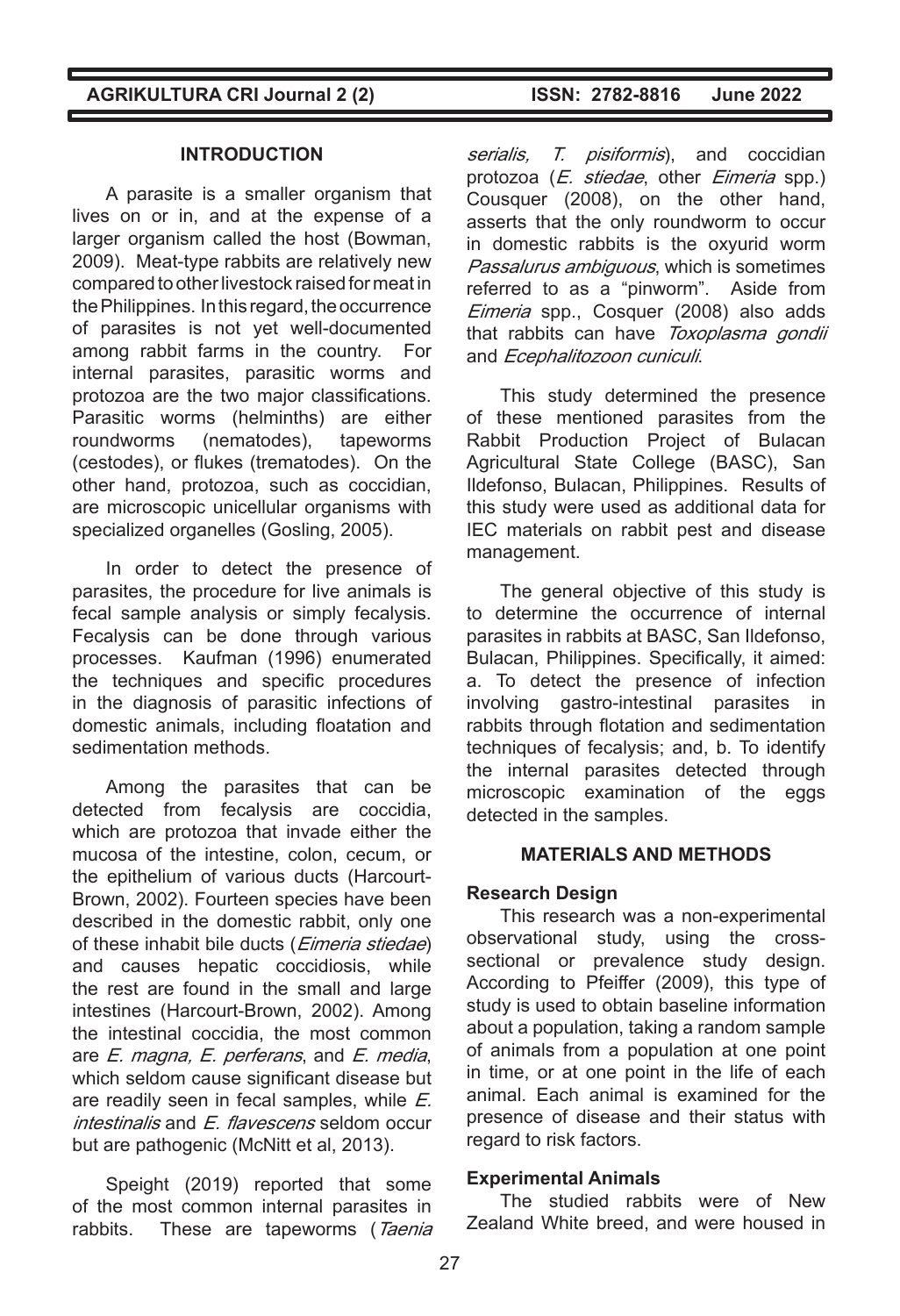galvanized wire cages and fresh water was automatically available at all times. These rabbits were fed with a commercial standard rabbit diet without any anti-parasitic or anticoccidian drugs prior to sampling. Feeding with grasses is done in the project in addition with the pellets when grasses are abundant; this was not done during the study which was conducted from January to March 2021. Within the period of collection, a total of 53 rabbits were sampled from the total population of 212. Stratified random sampling was done according to age (2 months and below, 3 months, 4 months, and 5 months and above), taking 25% from each age group as samples. Each of the 53 rabbits was only sampled once.

The health program in the animal project includes ivermectin injection to rabbits that will be used as breeders when they reach 4 months of age, and as maintenance to breeders every 6 months. Ivermectin is a broad-spectrum antiparasiticide which is indicated both for internal and external parasites. The sampled animals were only those that have not received any ivermectin injection in the past five months. Antibiotics and other anti-parasiticide are not routinely given since the project is advocating natural farming system like other rabbit farms in the country.

## **Data Collection (Fecalysis Procedures)**

Fresh fecal samples were obtained as immediately excreted using screens just below the cages. For detection of helminth and coccidian infections, simple flotation and sedimentation techniques were performed. These methods detect different types of parasite eggs according to their weight and specific gravity.

# **Simple Floatation Method**

The study followed the simple floatation method, as described by Sirois (2011) using sugar flotation solution. About 2-5 g of feces was placed on a small plastic cup, added with 30 mL sugar solution, mixed thoroughly, strained with a metal strainer and poured

into a test tube. The test tube is filled to form a convex dome (meniscus), then covered with a cover slip, and allowed to stand for 20 minutes. The cover slip was placed on a glass slide with the fluid side down, and examined using the LPO and HPO (100X and 400X magnifications).

When feces are emulsified in liquids of high specific gravity and either centrifuged or allowed to stand, the worm eggs and many protozoan cysts float to the top while the heavy coarse debris settles to the bottom. The top film can then be removed and examined. Nematode and cestode eggs float in a liquid with a specific gravity of 1.1-1.2. Trematode eggs, which are much heavier, require a specific gravity of 1.3- 1.35.

# **Sedimentation Method**

The standard sedimentation method according to Sirois (2011) was used. The fecal sample was mixed with water, strained into a test tube, and allowed to remain undisturbed for at least 20 minutes. The supernatant is poured off, and drops from the upper, middle and lower portions of the sediment are examined microscopically using the LPO and HPO.

# **Identification of Parasite Eggs**

Slides with observed parasite eggs were further scrutinized through microscopic examination under high power objective. Reference books on parasitology served as quide in the identification of parasite eggs through the pictures and description of the oocysts. The veterinarians who were part of the study team identified the parasites.

# **RESULTS AND DISCUSSION**

In this study, three types of parasites were observed from the animals: intestinal coccidia (*Eimeria* spp.), hepatic coccidia (*Eimeria stiedae*) and a tapeworm (Taenia sp.). All these parasites were seen using the floatation technique, whereas only the coccidia were seen in sedimentation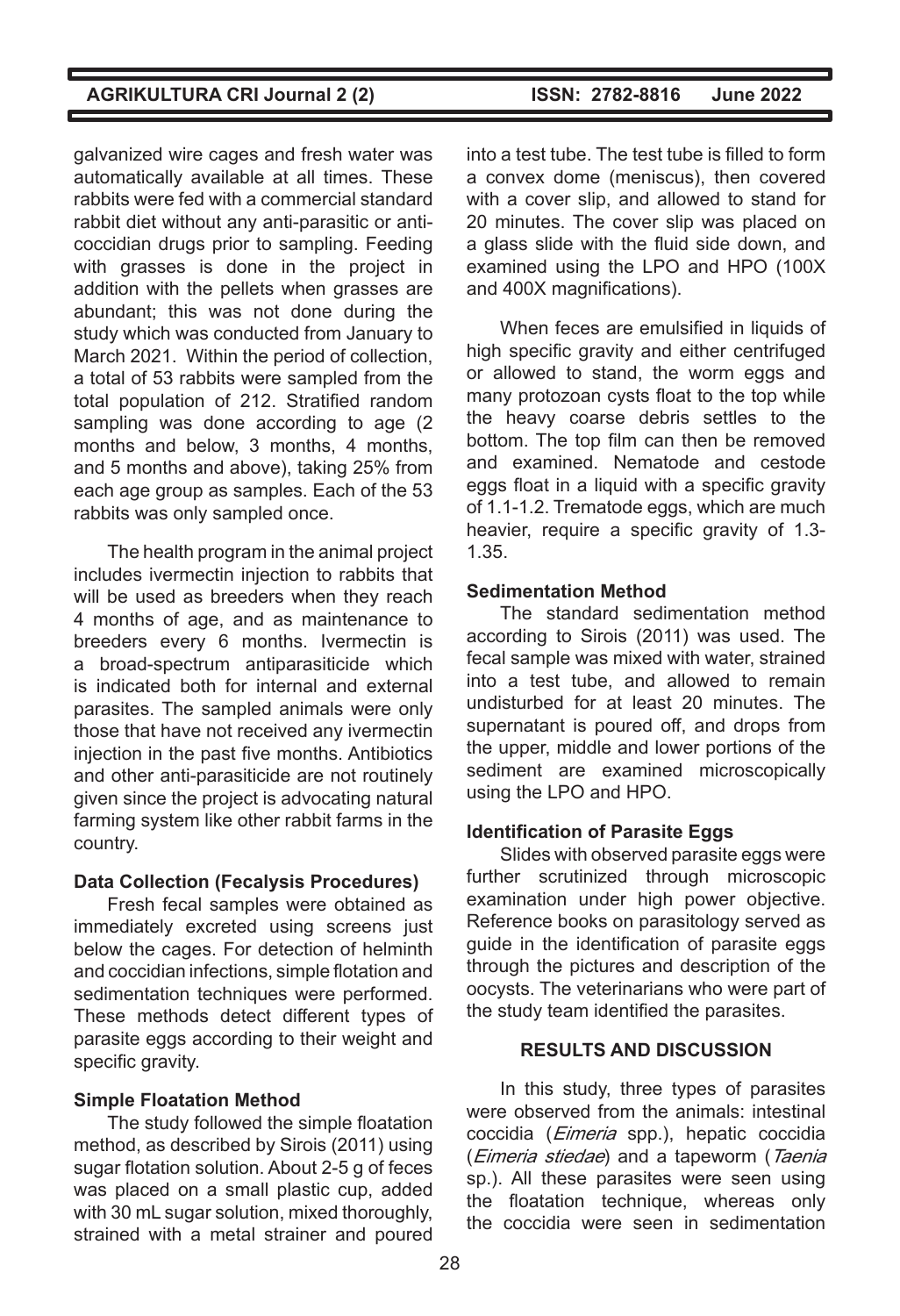technique. Egg per gram counting was not done. The observed eggs were few, with only three to five eggs seen in a whole microscopic slide for most of the samples. The study focused on the identification of the parasite eggs.

#### **Intestinal Coccidia**

Table 1 shows that intestinal coccidia belonging to genus *Eimeria* were observed from all the animals. *Eimeria* contain four oocysts, each with four sporozoites, and are identified based on morphology and knowledge of the host animal (Taylor et al., 2016).

|  | Table 1. Frequency and Ocurrence of      |  |  |  |  |
|--|------------------------------------------|--|--|--|--|
|  | Intestinal <i>Eimeria</i> spp. according |  |  |  |  |
|  | to age of rabbits.                       |  |  |  |  |

| Age of<br><b>Rabbit</b> | <b>Population</b><br>(n) | F  | <b>Occurence</b> |
|-------------------------|--------------------------|----|------------------|
| 2 months<br>and below   | 12                       | 12 | 100%             |
| 3 months                | 18                       | 18 | 100%             |
| 4 months                | 6                        | 6  | 100%             |
| 5 months<br>and above   | 17                       | 17 | 100%             |
| Total (N)               | 53                       | 53 | 100%             |

The present study shows that 100% of the studied animals, regardless of age, were positive to intestinal coccidia (*Eimeria* spp.). This reported prevalence is higher than the prevalence (73.9%) documented by Hadi (2021) in his study of infected local rabbits in Baghdad, Iraq. Another study conducted by Elshahawy and Elgoniemy (2018) stated that 49% prevalence of several species of protozoa (Eimeria spp. and Cryptosporidium oocysts) were found in domestic rabbits in Egypt.

Although positive with intestinal coccidiosis via fecalysis, all the rabbits in this study looked healthy and vigorous. As McNitt et al. (2013) pointed out, intestinal coccidia are more of a nuisance than anything else, because they are seldom pathogenic. The intestinal coccidia in this study may have been acquired from the source of breeder rabbits, although water and forages are also plausible, in addition to the fact that the animals sampled were those not yet given any anti-parasitic medication.

Coccidiosis is one of common diseases in rabbits which is caused by protozoan parasites (Hadi, 2021). More than a dozen *Eimeria* spp. are documented from the intestine of rabbits. Intestinal coccidia are common in wild and domestic rabbits worldwide (Baker, 2007). Eimeria magna and *Eimeria irresidua* are the two most pathogenic coccidial species that affect the intestine of rabbits. The observed coccidia in the experimental animals were the less pathogenic species of E. *intestinalis*, E. exiqua and E. piriformis (Figure 1). The small intestinal is their predilection site (Taylor et al., 2016).

Eimeria are parasites of epithelial cells. They enter the mucosa of the intestine, colon and cecum and the epithelium of different ducts. Infected rabbits void oocysts that need oxygen and a period of a several days to become infective, and ingestion of the oocyst discharges sporozoites into the duodenum after the oocyst has been destroyed down by digestive enzymes (Harcourt-Brown, 2002). The sporozoites invade cells and cause tissue damage as they complete their complex life cycle ultimately to release oocysts into the lumen of the gut (Harcourt-Brown, 2002; Varga, 2002). Despite of the subclinical form or no evident clinical signs observed in rabbits with intestinal *Eimeria* spp., when these animals become sick or stressed, the parasite may result to lower weight, diarrhea, and reduction of food absorbance and digestion, which finally result in a decline in profitability of rabbit production (Szkucik et al., 2014). Varga (2002) reported that Sulpha drugs medication in the feeds or drinking water can be used to treat coccidiosis in groups of rabbits, but Lukefahr (2010) added that they must not be used on a preventative basis.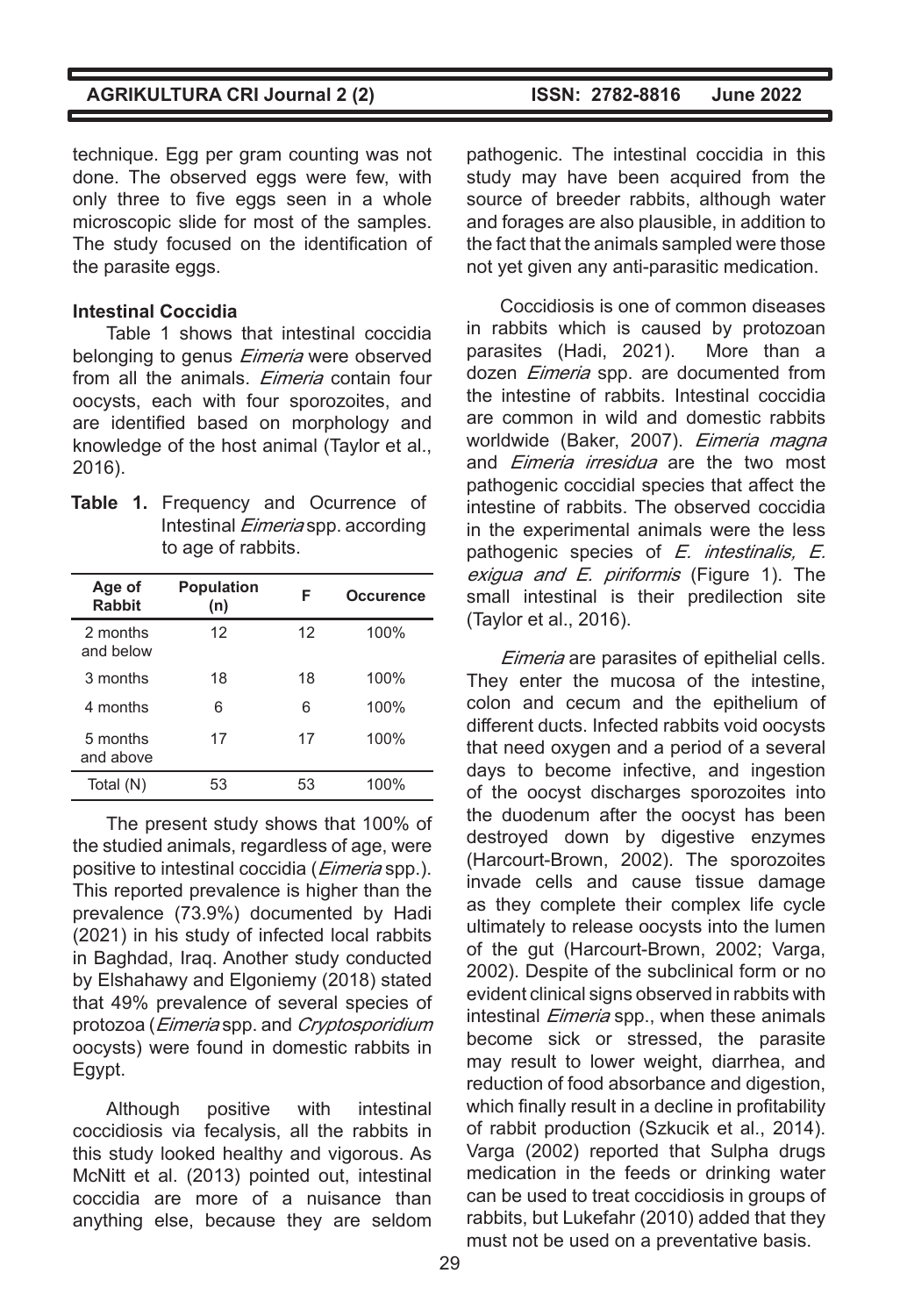The implication of the results of present study in the Philippines rabbit industry is that intestinal coccidiosis may be prevalent in rabbit farms, since majority are backyard users and do not also give regular deworming and anticoccidial medication. Even if considered mainly as nonpathogenic, the prevalence of infestation necessitates the formulation of a strategic prevention and control program against intestinal coccidiosis, which foremost includes proper floor design of cages and sanitation. According to Lukefahr (2010), to break the parasites' life cycle, the hard feces of rabbits should always fall through the floor of the hutch or cage. Control of rabbit coccidiosis involves daily cleaning of cages and hutches, provision of clean feeding troughs, and rearing on wire floors (Taylor et al., 2016).

#### **Hepatic Coccidia**



**Fig. 1.** Intestinal Eimeria spp.: (A) Eimeria exigua, (B) Eimeria intestinalis, and *Eimeria piriformis* oocyst under HPO.

Table 2 shows the prevalence of hepatic coccidia, wherein only 15% of the 53 total animals sampled for fecalysis had positive results, and these were those rabbits aging two months and below, for a prevalence of 66.67% in this age group.

These results were lower than the prevalence of 17.5% documented by Hadi (2021) in his study of infected local rabbits in Baghdad, Iraq. Another study conducted

by Kornaś et al. (2015) showed that 2.9% prevalence of E. stiedae were found in the rabbit farms in Poland. The 15% prevalence of E. stiedae may be connected with stress related with weaning time. Nevertheless, the source of water and grasses may have served as the main factors in infecting the colony of rabbits, and since the rabbits have not received any anti-parasitic treatment.

| Age of<br><b>Rabbit</b> | <b>Population</b><br>(n) | F | Occurence |
|-------------------------|--------------------------|---|-----------|
| 2 months<br>and below   | 12                       | 8 | 66.67%    |
| 3 months                | 18                       | ი | $0\%$     |
| 4 months                | 6                        | ი | $0\%$     |
| 5 months<br>and above   | 17                       | ი | $0\%$     |
| Total (N)               | 53                       | 8 | 15%       |
|                         |                          |   |           |

Table 2. Frequency and Occurrence of Eimeria stiedae according to age of rabbits.

Hepatic coccidiosis is a severe disease of rabbits caused by the species-specific Eimeria steidae. Its oocysts are elongated ovoid or ellipsoidal, and measure 28 µ to 42 µ by 16 µ to 25 µ with a 6-µ to 10-µ micropyle (Figure 2). The wall is smooth and colorless to red-orange (Baker, 2007). According to Varga (2002), sporulation of the oocysts is important for infectivity and requires at least two days outside the host. Oocysts are exceptionally resistant and can remain viable in soil, on vegetation, and fomites for long periods of time. As reported by of Xie et al. (2021), following the ingestion of sporulated oocysts, the sporozoites are released and mainly attack the liver and bile duct epithelial cells, where the merogony phase occurs. Merozoites reproduce within and exit from epithelial cells to repeat the process of development through the trophozoite and merogonous stages, and then the life cycle enters the gametogony phase, which produces a new generation of oocysts that are passed out in the feces.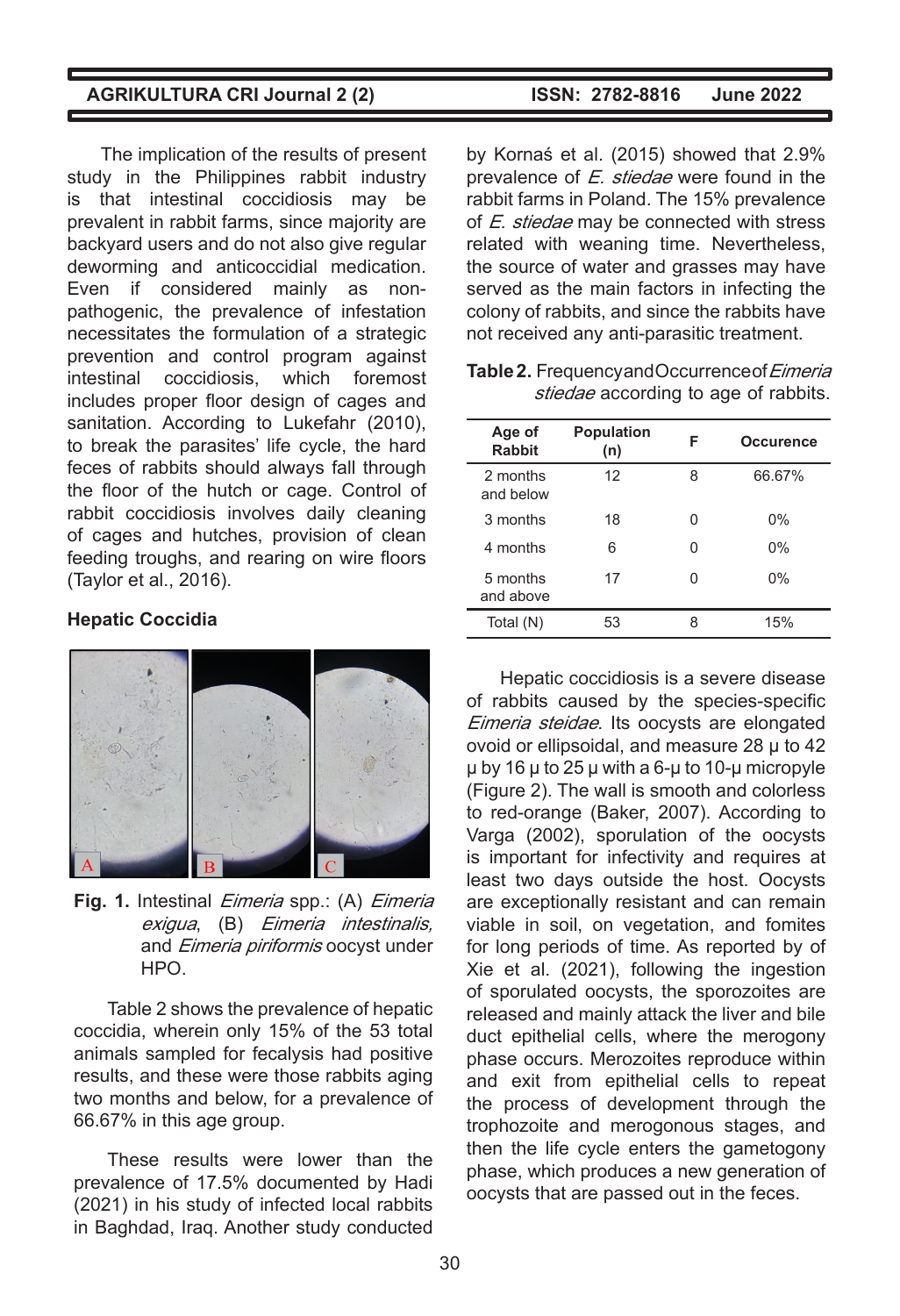In the external environment, oocyst sporulation (sporogony phase) occurs and results in the development of a new generation of infective oocysts for reinfection. Clinical signs are variable and subclinical disease is common. Younger rabbits are common to be infected severely, characterized by diarrhea, lethargy, anorexia, abdominal enlargement due to icterus, and hepatomegaly. The hepatomegaly can comprise up to 20% of the body weight. Mortality can occur in young rabbits with very severe disease. Mature rabbits are resistant (Baker, 2007).



**Fig. 2**. Eimeria stiedae in 2 months old rabbit under HPO.

The condition can be treated with sulpha drugs via feed but may not be ingested in proper amounts by rabbits that are inappetent (Varga, 2002). Toltrazuril in the drinking water is highly effective in reducing oocyst output of both intestinal and hepatic Eimeria species. Other drugs reported to be effective include monensin, salinomycin, maduramycin, difluoromethylornithine, toltrazuril, methyl benzoquate and clopidol in combination, and narasin (Baker, 2007).

The implication of the results of present study in the Philippine rabbit industry is that hepatic coccidiosis may be prevalent in newly-weaned rabbits which are the susceptible age group, taking into consideration also the fact that majority of raisers do not also give regular deworming

and anticoccidial medication. This is not much of a problem for rabbits that will be grown until three to four months or until slaughter age only. However, infected rabbits that look healthy may be used as breeders, and they can contaminate the surroundings if there is no proper sanitation in the farm. Heavily-infected breeders are also prone to suffer the severe signs of hepatic coccidiosis.

#### **Tapeworm** (Taenia sp.)

Table 3 shows the prevalence of intestinal worms (helminths), specifically cestodes (tapeworms) belonging to Taenia sp., wherein only 7.55% of the 53 total rabbits sampled for fecalysis had positive results, and these were also those rabbits aging two months and below, for a prevalence of 33.33% in this age group.

**Table 3.** Frequency and Occurrence of Taenia sp. according to age of rabbits.

| Age of<br><b>Rabbit</b> | <b>Population</b><br>(n) | F | Occurence |
|-------------------------|--------------------------|---|-----------|
| 2 months<br>and below   | 12                       | 4 | 33.33%    |
| 3 months                | 18                       | U | 0%        |
| 4 months                | 6                        | U | 0%        |
| 5 months<br>and above   | 17                       |   | 0%        |
| Total (N)               | 53                       |   | 7.55%     |

The prevalence results for helminths (Taenia sp.) is lower than the reported study of Hadi (2021) which recorded 38.75% infection rate in the domesticated rabbit in Baghdad, Iraq. Another study conducted by Szkucik et al. (2014) recorded 4.74% prevalence of Taenia spp. infection were found in slaughtered rabbits in Poland. Possible sources of infection were forages from surroundings contaminated by feces of infected dogs.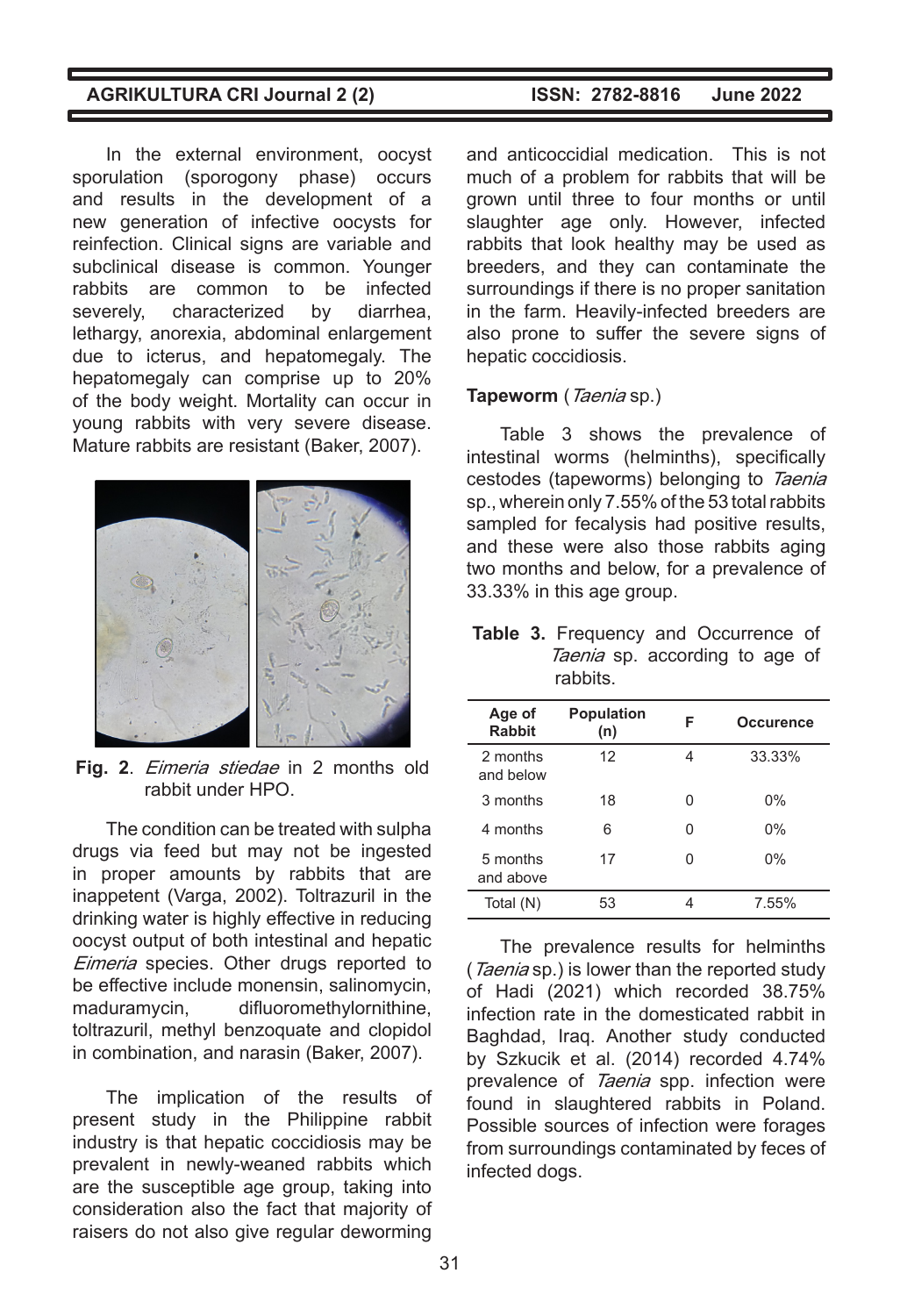

**Fig. 3**. Taenia spp. egg in 2 months old rabbit under HPO.

Rabbits are intermediate hosts of Taenia sp. throughout the world. Gravid proglottids passed from the definitive host, dogs, contain infective eggs (Baker, 2007). It may be problematic if rabbits are allowed to graze in contaminated pastures, and can be prevented by limiting access to dogs and cats (Keeble et al., 2016). Nabil (2020) stated that the ingested egg (Figure 3) hatches, and the hexacanth embryo enters the wall of the intestine and travels to its organ of choice via the portal veins, then grows and differentiates on capsules to form the second larval stage which consists of a fluid-filled bladder with a scolex called a cysticercus or as Cysticercus pisiformis. Baker (2007) also added that naturally occurring infections are rarely clinically evident. Metacestode movement in the liver can cause focal granulomatous inflammation and fibrosis. Severe infections thru experimental inoculation, can end in severe hepatitis with chronic wasting or death. There is no practical treatment for tapeworm (Taenia sp.) in rabbits (Lukefahr, 2010).

The implication of this present study is that tapeworm infection may be present in many local rabbit farms, since most local rabbit raisers provide forages as one of the main feed sources for rabbits, and these may come from contaminated environments. Thus, they have to be informed about thorough washing of fresh grasses before air-drying and giving them to their rabbits,

and making sure to get forages from clean environments only. Insect control, such as preventing flies in the rabbit housing can also help since parasitic eggs can also be transmitted mechanically by flies from the source to the feeds (rabbit pellets or forages).

#### **CONCLUSIONS AND RECOMMENDATIONS**

In conclusion, the study determined the presence and identity of intestinal and hepatic coccidia, and tapeworms, in rabbits farmed inside Bulacan Agricultural State College through flotation and sedimentation procedures. Results revealed that intestinal coccidia occurred in rabbits of all ages, but mixed infection of intestinal coccidia with hepatic coccidia, and intestinal coccidia with tapeworm, occurred in young rabbits only. All the rabbits did not show clinical signs related to the parasites discovered, owing to the low amount of parasitic load, and to the low pathogenicity of the parasites. Implications for rabbit farm hygiene and sanitation, and for rabbit health management were discussed for rabbit producers in the country.

Recommendations of the study for rabbit farmers, as contained in the IEC materials generated by the study, include cleanliness and sanitation in the farm, proper design of cage flooring (wire flooring), clean source of water and feeds, insect control, and guided administration of antiparasitic agents. Other studies on rabbit pests and diseases are needed to help in the promotion of rabbit production in the country, and to mitigate unwanted disease outbreaks in the future.

Further studies on the identification of parasites, including necropsy and histopathologic examination of intestines, liver, and other internal organs are recommended to determine other parasites that may be present, and the corresponding pathogenesis in infected in rabbits in the Philippines.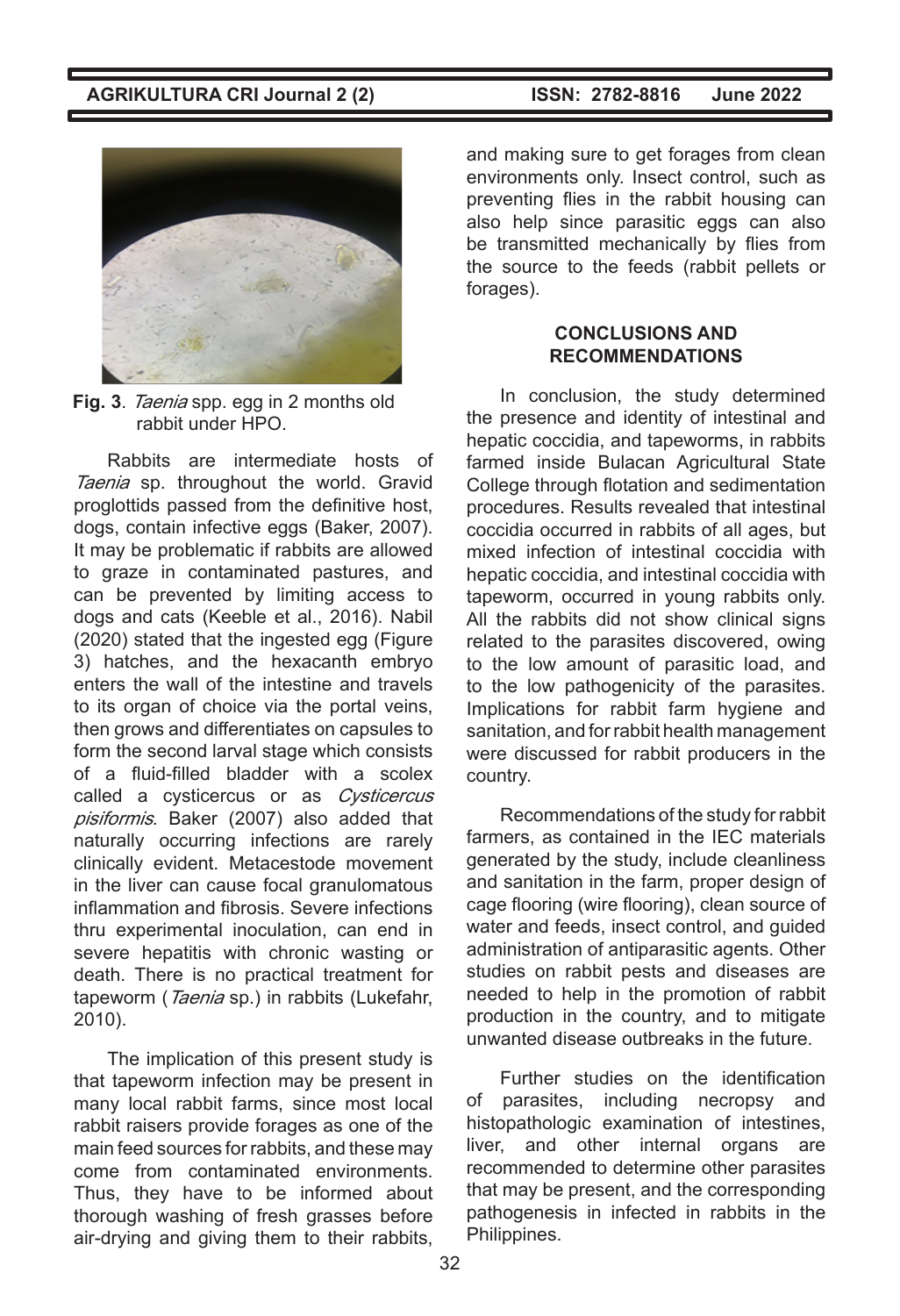#### **REFERENCES**

- Baker, D.G. 2007. Flynn's Parasite of Laboratory Animals 2nd Edition. Division of Laboratory Animal Medicine, School of Veterinary Medicine at Louisiana State University, Baton Rouge.
- Bowman, D.D. 2009. Georgi's Parasitology for Veterinarians (9th ed). St. Louis, Missouri, USA: Saunder's, Elsevier.
- Cosquer, G. 2008. Internal parasites of rabbits. Retrieved May 2020 from https://www.vettimes.co.uk/app/ uploads/wp-post-to-pdf-enhancedcache/1internal-parasites-of-rabbits. pdf.
- Elshahawy, I., and Elgoniemy, A. 2018. An epidemiological study on endoparasites of domestic rabbits (Oryctolagus cuniculus) in Egypt with special reference to their health impact. Sains Malaysiana, 47(1), 9 –18. Retrieved from: https://doi.org/ 10.17576/jsm-2018-4701-02.
- Gosling, P.J. 2005. Dictionary of Parasitology. Boca Raton, FL, USA: Taylor & Francis Group, LLC.
- Hadi, H. D. 2021. Internal parasites that infected local rabbits. GSC Biological and Pharmaceutical Sciences, 15 (02), 067–071. Retrieved from: https://doi.org/10.30 574gscbps.2021.15.2.0108.
- Harcourt-Brown, F. 2002. Textbook of Rabbit Medicine. Oxford, UK: Butterworth-Heinemann, Reed Educational and Professional Publishing, Ltd.
- Keeble, E., Meredith, A., and Richardson, J. 2016. Rabbit Medicine and Surgery (2nd ed). Boca Raton,

Florida: CRC Press, Taylor & Francis Group.

- Kaufmann, J. 1996. Parasitic Infections of Domestic Animals, A Diagnostic Manual. Basel, Switzerland: Birkhauser Verlag.
- Kornaś, S., Kowal, J., Wierzbowska, I., Basiaga, M., Nosal, P., and Niedbała, P. 2015. The Alice - "Follow the White Rabbit" -parasites of farm rabbits based on copros copy. Annals of Parasitology, 61(4), 257–261.Retrieved from: https://doi. org/10.17420/ap6104.16.
- Lukefahr, S.D. 2010. Developing Sustainable Rabbit Projects (2nd ed). Kingsville, Texas: Heifer International.
- McNitt, J.I., Lukefahr, S.D., Cheeke, P.R., and N.M. Patton. 2013. Rabbit Production, 9th ed. Wallingford, Oxfordshire: CABI.
- Nabil M. M. 2020. First report of Taenia pisiformis Cysticercus infestation in Domestic rabbits in Haijah city Yemen. International Journal of Veterinary Science and Research, 6, 159–163. Retrieved from: https:// doi.org/10.17352/ijvsr.000068.
- Pfeiffer, D.U. 2009. Veterinary Epidemiology: An Introduction. London: The Royal Veterinary College, University of London, UK. Retrieved from: https://www. researchgate.net/publication/30527 9557 Introduction to Veterinary Epidemiology.
- Sirois, M. 2011. Principles and Practice of Veterinary Technology (3rd ed). St. Louis, Missouri, USA: Saunder's, Elsevier. p237.
- Szkucik, K., Pyz-ŁUkasik, R., Szczepaniak, K. O., and Paszkiewicz, W. 2014.